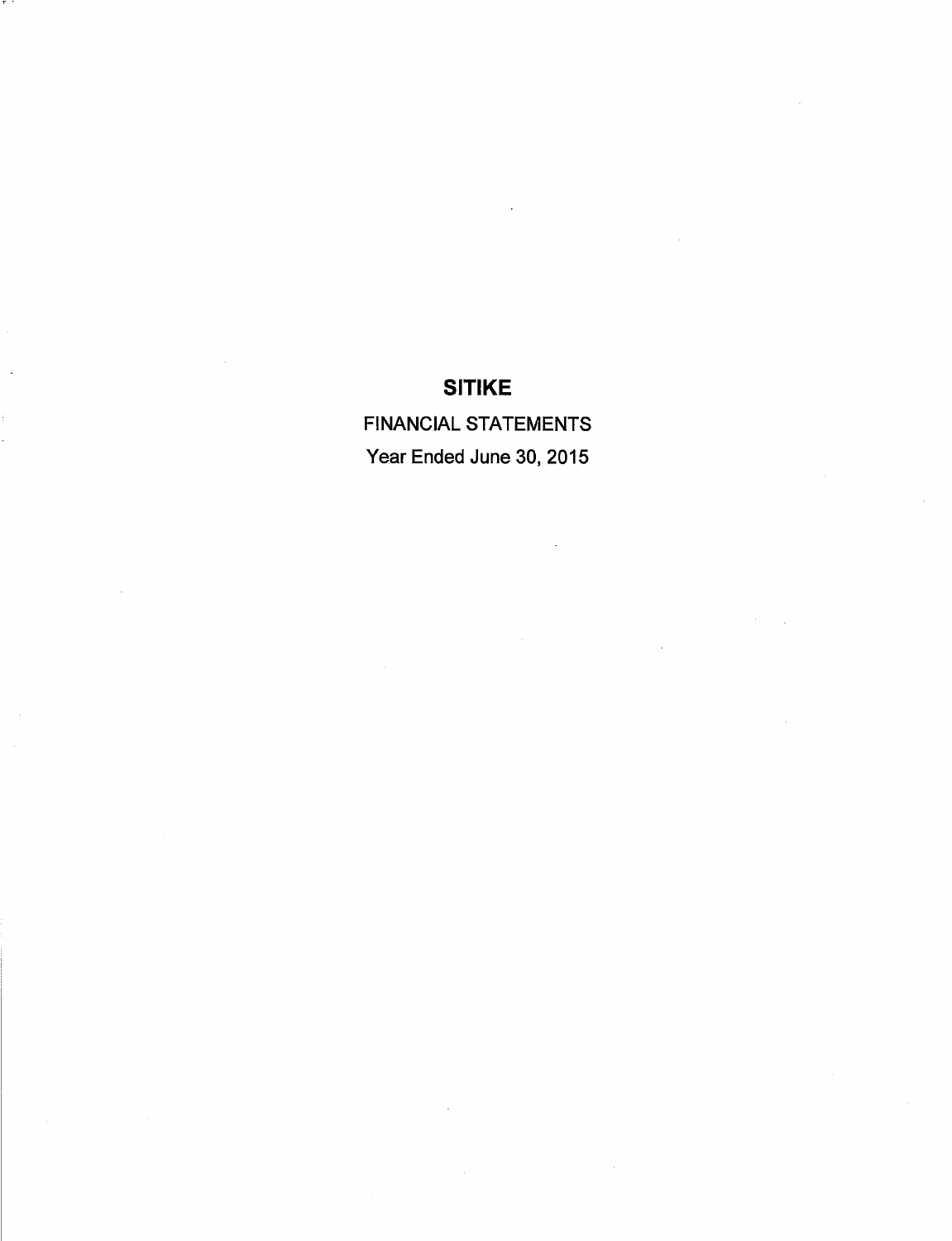# TABLE OF CONTENTS

 $\bar{A}$ 

 $\ddot{\phantom{a}}$ 

|                                                                                                                                                                                                                          | Page |
|--------------------------------------------------------------------------------------------------------------------------------------------------------------------------------------------------------------------------|------|
| Independent Auditor's Report                                                                                                                                                                                             |      |
| <b>Financial Statements:</b>                                                                                                                                                                                             |      |
| <b>Statement of Financial Position</b>                                                                                                                                                                                   | 3    |
| <b>Statement of Activities</b>                                                                                                                                                                                           | 4    |
| <b>Statement of Functional Expenses</b>                                                                                                                                                                                  | 5    |
| <b>Statement of Cash Flows</b>                                                                                                                                                                                           | 6    |
| Notes to Financial Statements                                                                                                                                                                                            | 7    |
| Independent Auditor's Report on Internal Control over Financial Reporting<br>and on Compliance and Other Matters Based on an Audit of Financial<br>Statements Performed in Accordance with Government Auditing Standards | 12   |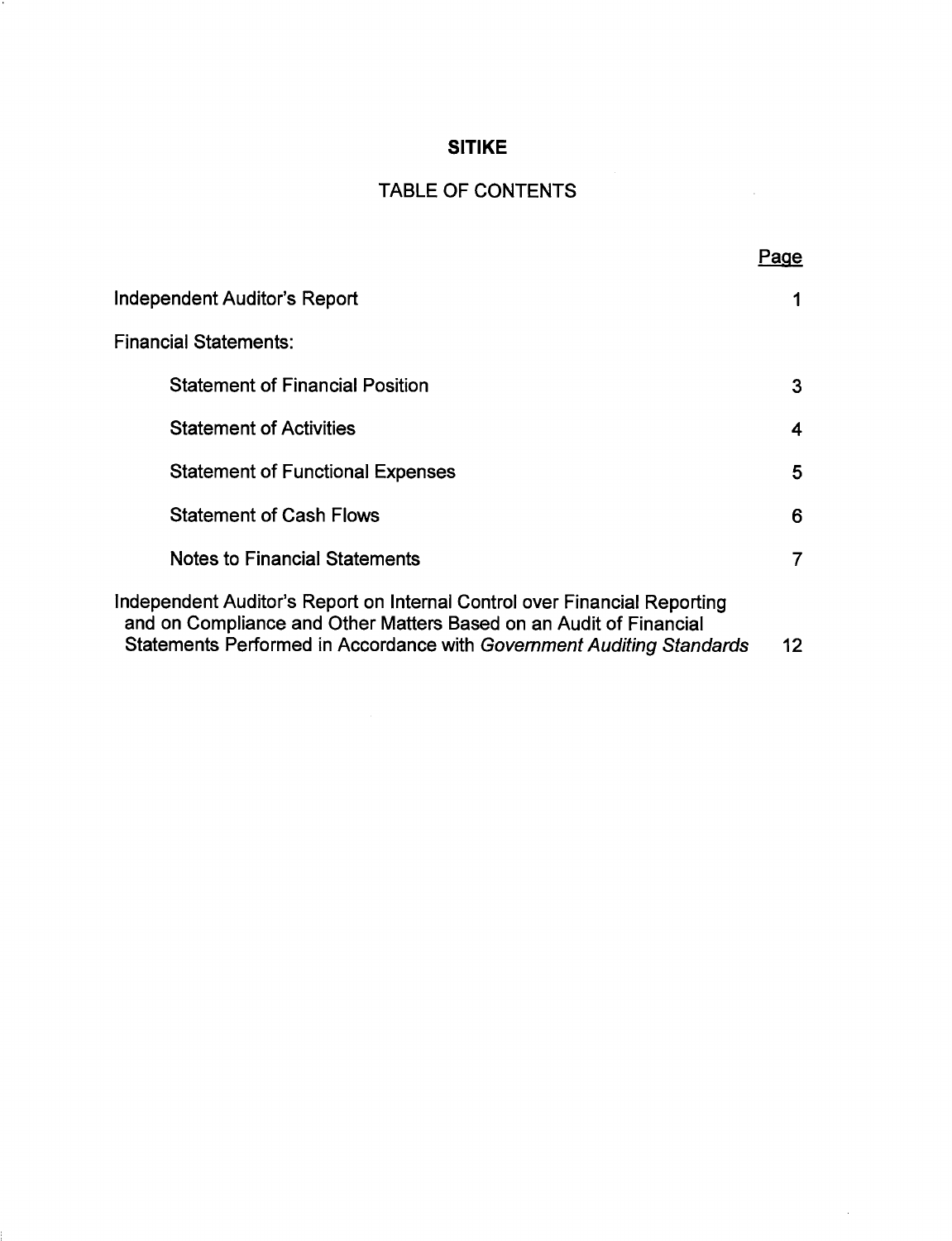

*Partners DanielJ. Harrington, CPA Bruce J. Wright, CPA Michael J. Ellingson, CPA Principal Mitchell Richstone, CPA*

# INDEPENDENT AUDITOR'S REPORT

To the Board of Directors Sitike

# *Report on the Financial Statements*

We have audited the accompanying Financial Statements of Sitike (a California nonprofit organization), which comprise the Statement of Financial Position as of June 30, 2015, and the related Statements of Activities, Functional Expenses and Cash Flows for the year then ended, and the related notes to the financial statements.

### *Management's Responsibility for the Financial Statements*

Management is responsible for the preparation and fair presentation of these financial statements in accordance with accounting principles generally accepted in the United States of America; this includes the design, implementation, and maintenance of internal control relevant to the preparation and fair presentation of financial statements that are free from material misstatement, whether due to fraud or error.

### *Auditor's Responsibility*

Our responsibility is to express an opinion on these financial statements based on our audit. We conducted our audit in accordance with auditing standards generally accepted in the United States of America and the standards applicable to financial audits contained in **Government Auditing Standards,** issued by the Comptroller General of the United States. Those standards require that we plan and perform the audit to obtain reasonable assurance about whether the financial statements are free from material misstatement.

An audit involves performing procedures to obtain audit evidence about the amounts and disclosures in the financial statements. The procedures selected depend on the auditor's judgment, including the assessment of the risks of material misstatement of the financial statements, whether due to fraud or error. In making those risk

Page 1 of 13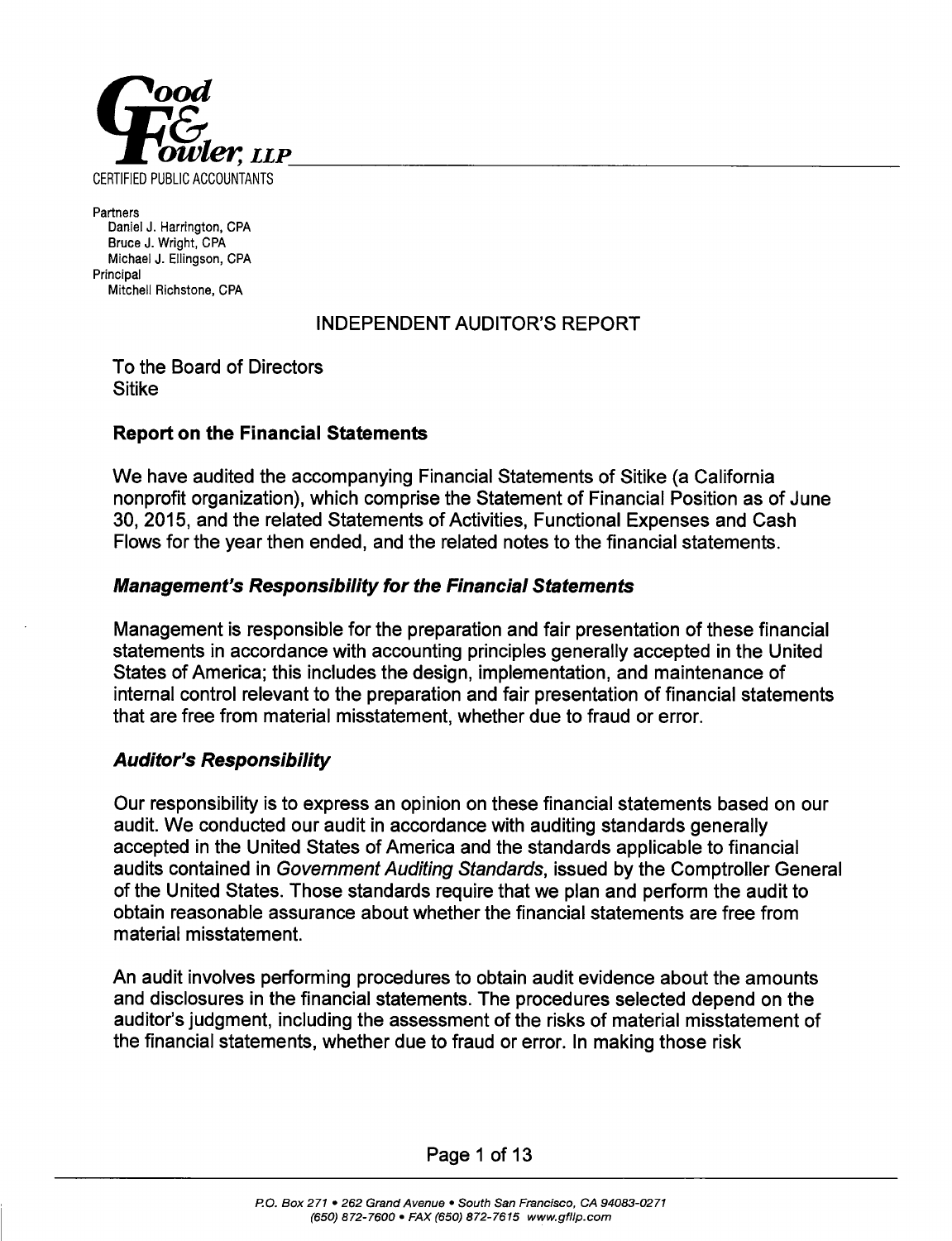# INDEPENDENT AUDITOR'S REPORT (Continued)

assessments, the auditor considers internal control relevant to the entity's preparation and fair presentation of the financial statements in order to design audit procedures that are appropriate in the circumstances, but not for the purpose of expressing an opinion on the effectiveness of the entity's internal control. Accordingly, we express no such opinion. An audit also includes evaluating the appropriateness of accounting policies used and the reasonableness of significant accounting estimates made by management, as well as evaluating the overall presentation of the financial statements.

We believe that the audit evidence we have obtained is sufficient and appropriate to provide a basis for our audit opinion.

# *Opinion*

In our opinion, the financial statements referred to above present fairly, in all material respects, the financial position of Sitike as of June 30, 2015, and the changes in its net assets and its cash flows for the year then ended in accordance with accounting principles generally accepted in the United States of America.

### *Report on Summarized Comparative Information*

We have previously audited Sitike's 2014 financial statements, and our report dated September 9, 2014, expressed an unmodified opinion on those audited financial statements. In our opinion, the summarized comparative information presented herein as of and for the year ended June 30, 2014, is consistent, in all material respects, with the audited financial statements from which it has been derived.

# *Other Reporting Required by Government Auditing Standards*

In accordance with **Government Auditing Standards,** we have also issued our report dated August 28, 2015, on our consideration of Sitike's internal control over financial reporting and on our tests of its compliance with certain provisions of laws, regulations, contracts, and grant agreements and other matters. The purpose of that report is to describe the scope of our testing of internal control over financial reporting and compliance and the results of that testing, and not to provide an opinion on internal control over financial reporting or on compliance. That report is an integral part of an audit performed in accordance with **Government Auditing Standards** in considering Sitike's internal control over financial reporting and compliance.

South San Francisco, California **and August 28, 2015** 



**°&** Page 2of 13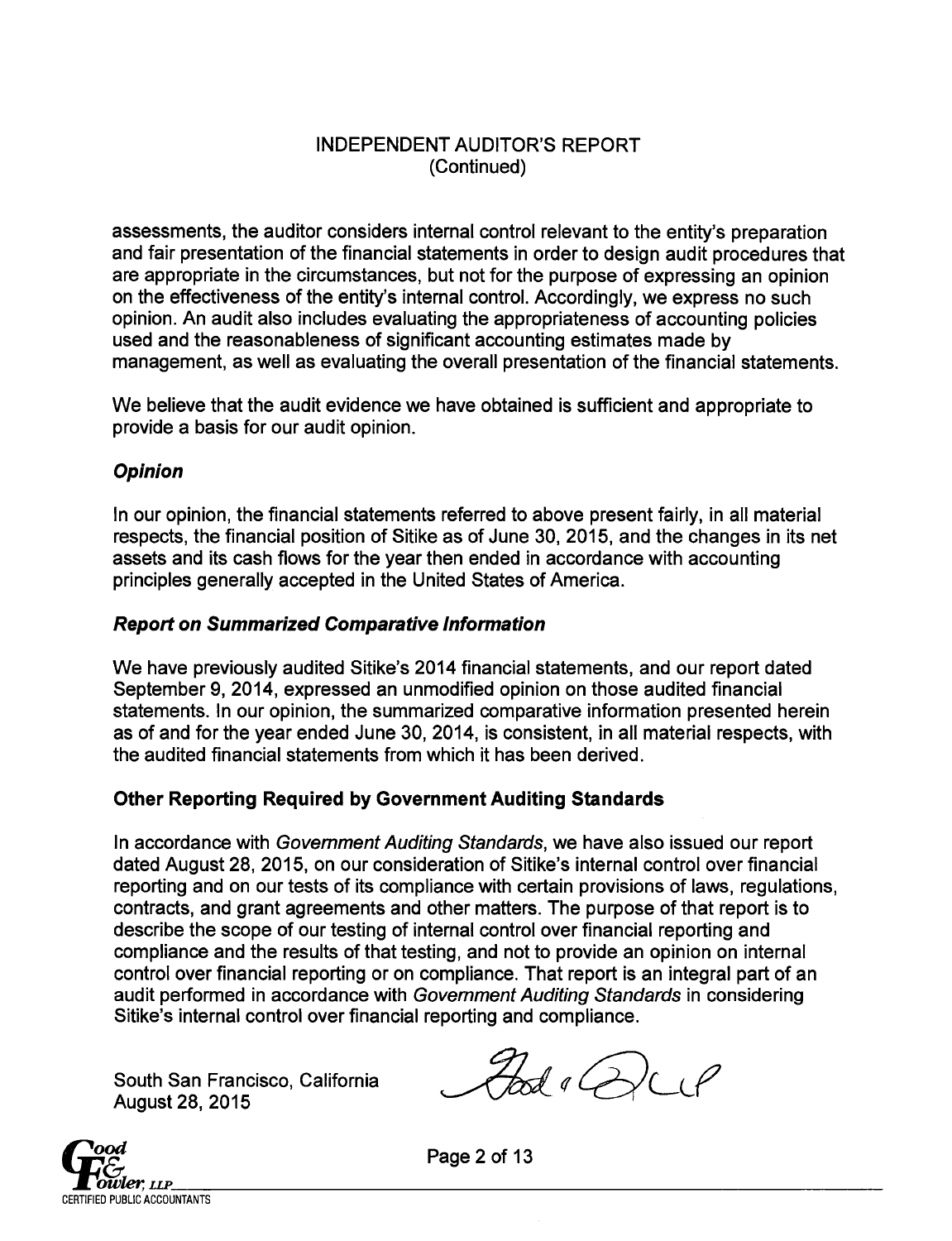# *SITIKE* Statement of Financial Position June 30, 2015 (With Comparative Totals at June 30, 2014)

|                                      | 2015          | 2014          |
|--------------------------------------|---------------|---------------|
| <b>ASSETS</b>                        |               |               |
| <b>CURRENT ASSETS</b>                |               |               |
| Cash                                 | \$<br>227,262 | \$<br>221,973 |
| <b>Accounts Receivable</b>           | 31,071        | 8,440         |
| <b>Prepaid Expenses and Deposits</b> | 14,173        | 14,236        |
| <b>Total Current Assets</b>          | 272,506       | 244,649       |
| <b>NONCURRENT ASSETS</b>             |               |               |
| <b>Certificate of Deposit</b>        | 100,677       | 100,426       |
| <b>Property and Equipment - Net</b>  | 1,655         | 2,535         |
| <b>Total Noncurrent Assets</b>       | 102,332       | 102,961       |
| <b>Total Assets</b>                  | \$<br>374,838 | \$<br>347,610 |
| <b>LIABILITIES AND NET ASSETS</b>    |               |               |
| <b>CURRENT LIABILITIES</b>           |               |               |
| <b>Accounts Payable</b>              | \$<br>9,523   | \$<br>16,494  |
| <b>Accrued Employee Benefits</b>     | 16,217        | 15,435        |
| <b>Deferred Service Revenue</b>      | 33,150        | 49,967        |
| <b>Total Current Liabilities</b>     | 58,890        | 81,896        |
| <b>NET ASSETS</b>                    |               |               |
| <b>Unrestricted</b>                  | 315,948       | 260,714       |
| <b>Temporarily Restricted</b>        |               | 5,000         |
| <b>Total Net Assets</b>              | 315,948       | 265,714       |

*\$* 374,838 \$ 347,610

Total Liabilities and Net Assets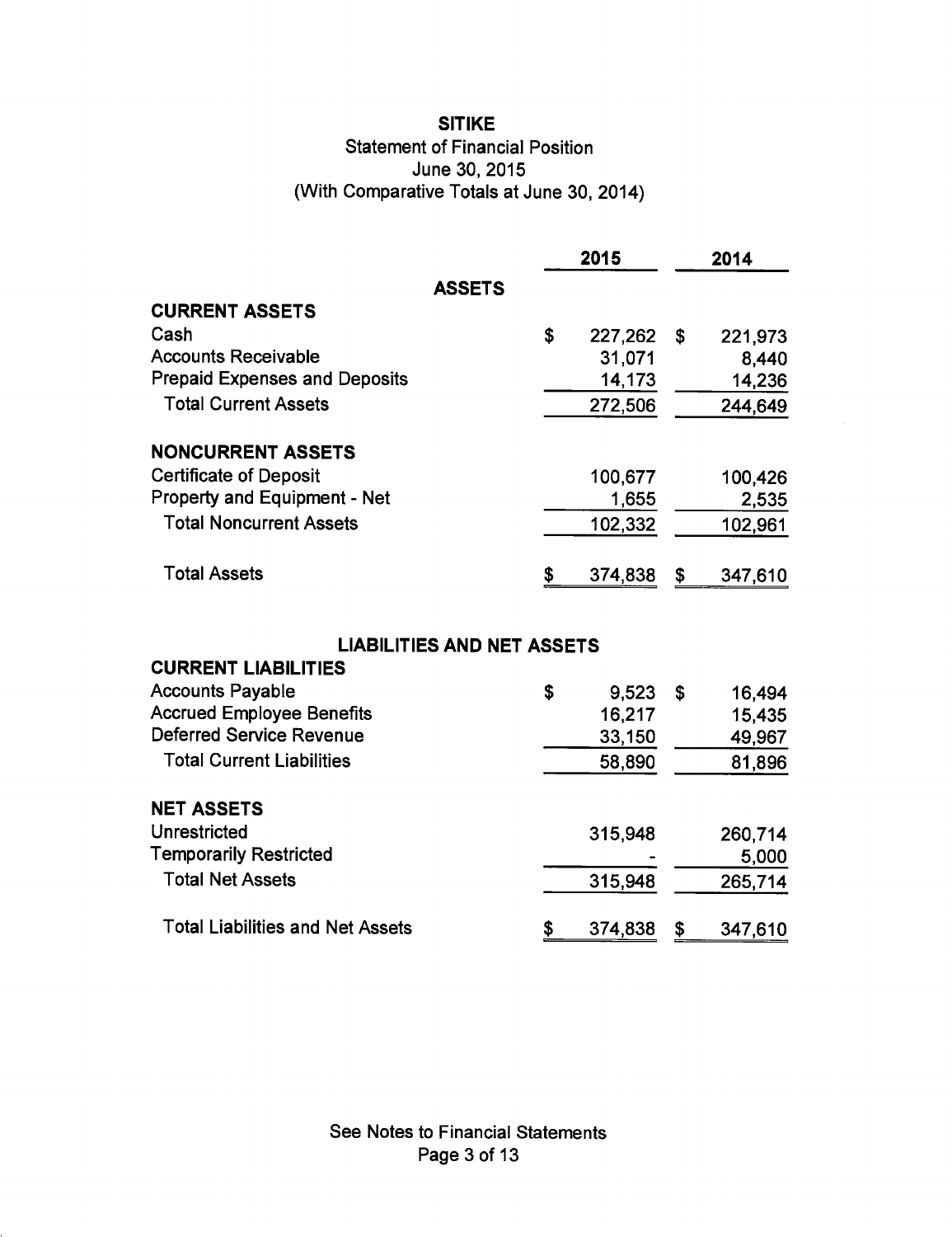### **Statement of Activities** Year Ended June 30, 2015 (With Comparative Totals at June 30, 2014)

|                                            | <b>Unrestricted</b> |         | <b>Temporarily</b><br><b>Restricted</b> |    | 2015    |   | 2014      |
|--------------------------------------------|---------------------|---------|-----------------------------------------|----|---------|---|-----------|
| <b>REVENUE AND SUPPORT</b>                 |                     |         |                                         |    |         |   |           |
| Contracts                                  | S                   | 530,962 | S                                       | \$ | 530,962 | S | 437,218   |
| Fees                                       |                     | 263,199 |                                         |    | 263.199 |   | 265,498   |
| <b>Grants and Contributions</b>            |                     | 17,368  |                                         |    | 17,368  |   | 37,294    |
| Interest Income                            |                     | 546     |                                         |    | 546     |   | 1.144     |
| Other                                      |                     | 16,743  |                                         |    | 16,743  |   | 31        |
|                                            |                     | 828,818 |                                         |    | 828,818 |   | 741,185   |
| Net Assets Released from Restriction       |                     |         |                                         |    |         |   |           |
| Satisfaction of Program Restrictions       |                     | 5,000   | (5,000)                                 |    |         |   |           |
| <b>Total Revenue and Support</b>           |                     | 833,818 | (5,000)                                 |    | 828,818 |   | 741,185   |
| <b>EXPENSES</b>                            |                     |         |                                         |    |         |   |           |
| Program Services                           |                     | 761,513 |                                         |    | 761,513 |   | 785,754   |
| <b>Supporting Services</b>                 |                     |         |                                         |    |         |   |           |
| <b>Administration and General Expenses</b> |                     | 26,084  |                                         |    | 26.084  |   | 39,530    |
| <b>Fund Raising</b>                        |                     | 2,993   |                                         |    | 2,993   |   | 3,147     |
| <b>Total Expenses</b>                      |                     | 790,590 |                                         |    | 790,590 |   | 828,431   |
| <b>CHANGE IN NET ASSETS</b>                |                     | 43.228  | (5,000)                                 |    | 38,228  |   | (87, 246) |
| <b>NET ASSETS, Beginning of Year</b>       |                     | 260,714 | 5.000                                   |    | 265,714 |   | 352,960   |
| Prior Period Adjustment (See Note 9)       |                     | 12,006  |                                         |    | 12,006  |   |           |
| NET ASSETS (Adjusted), Beginning of Year   |                     | 272,720 | 5,000                                   |    | 277,720 |   | 352,960   |
| <b>NET ASSETS, End of Year</b>             | \$                  | 315,948 | S                                       |    | 315,948 | S | 265,714   |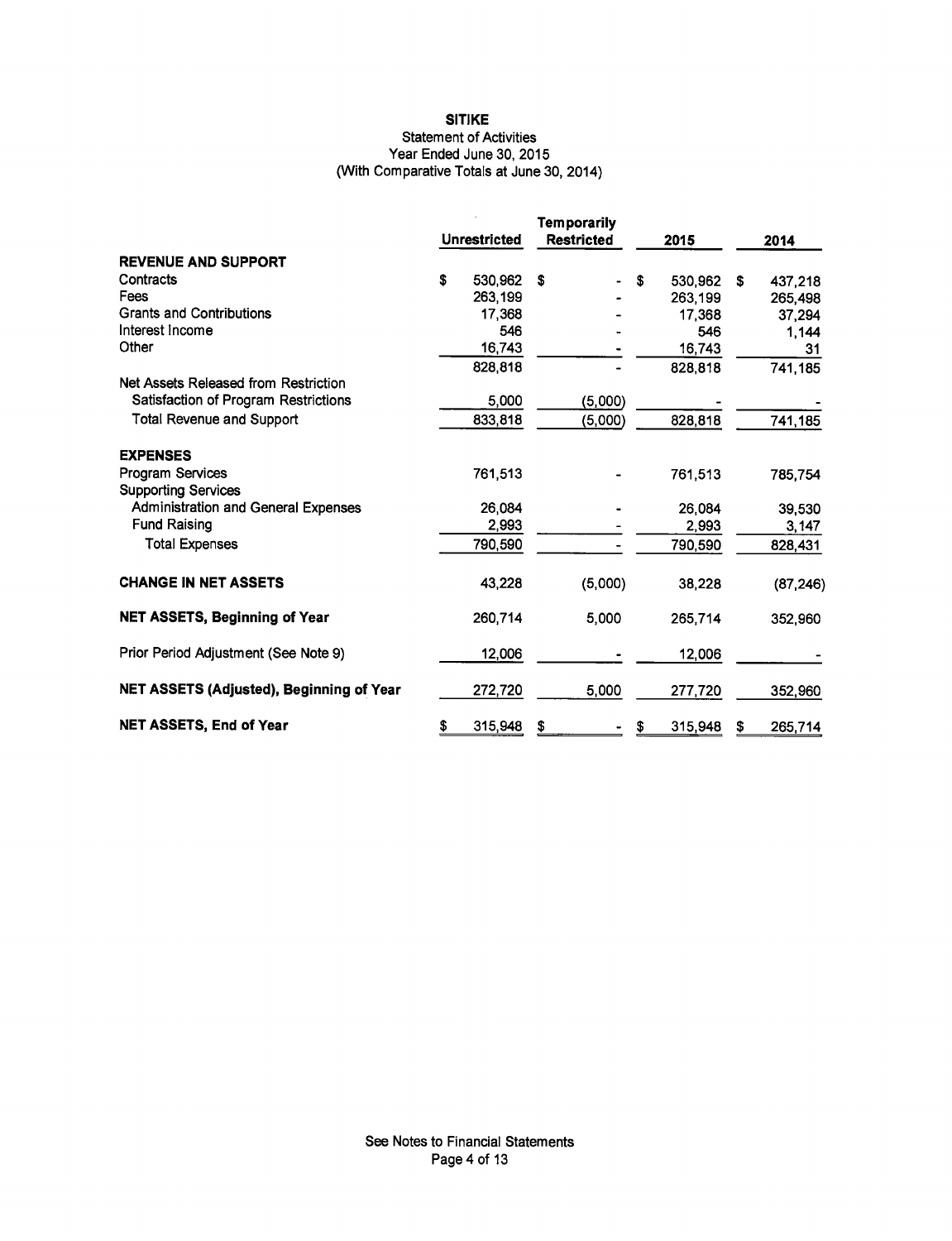# **SITIKE** Statement of Functional Expenses<br>Year Ended June 30, 2015<br>(With Comparative Totals at June 30, 2014)

|                               |                                 | <b>Program Services</b> |                                                          |           |  |                                              |                          |            |                                        |            |                                         |             |                                                |           |                     |            |                                            |
|-------------------------------|---------------------------------|-------------------------|----------------------------------------------------------|-----------|--|----------------------------------------------|--------------------------|------------|----------------------------------------|------------|-----------------------------------------|-------------|------------------------------------------------|-----------|---------------------|------------|--------------------------------------------|
|                               | County<br><b>Nonresidential</b> |                         | <b>Negotiated</b><br><b>Net Amount</b><br>Nonresidential |           |  | <b>Women's</b><br>Criminal<br><b>Justice</b> | P36<br><b>Outpatient</b> |            | <b>Drug Court</b><br><b>Outpatient</b> |            | <b>Co-Occurring</b><br><b>Disorders</b> |             | <b>Deferred</b><br>Entry of<br><b>Judgment</b> |           | Anger<br>Management |            | <b>First</b><br><b>Offender</b><br>Program |
| Salaries and Benefits         | \$                              | 93,882                  | - \$                                                     | 36,627 \$ |  | $2,494$ \$                                   |                          | $3,913$ \$ |                                        | $4,383$ \$ |                                         | $22,404$ \$ |                                                | 18,426 \$ |                     | $2,139$ \$ | 114,669                                    |
| Occupancy Expense             |                                 | 7,524                   |                                                          | 1,807     |  | 331                                          |                          | 867        |                                        | 1,177      |                                         |             |                                                | 1,947     |                     |            | 31,651                                     |
| <b>Client Transportation</b>  |                                 | 49                      |                                                          | 36        |  | 435                                          |                          | 6          |                                        | 2          |                                         | 21          |                                                | 18        |                     |            | 245                                        |
| Drug Testing                  |                                 | 87                      |                                                          |           |  |                                              |                          |            |                                        |            |                                         |             |                                                | 1,822     |                     |            |                                            |
| <b>Professional Fees</b>      |                                 | 3,862                   |                                                          | 1,508     |  | 28                                           |                          | 135        |                                        | 114        |                                         | 434         |                                                | 286       |                     | 25         | 4,447                                      |
| Monitoring Fees               |                                 |                         |                                                          |           |  |                                              |                          |            |                                        |            |                                         |             |                                                | 1,142     |                     |            | 17,449                                     |
| <b>Utilities</b>              |                                 | 1,298                   |                                                          | 1,068     |  | 121                                          |                          | 288        |                                        | 287        |                                         |             |                                                | 646       |                     |            | 7.295                                      |
| Supplies and Equipment Leases |                                 | <b>434.</b>             |                                                          | 581       |  | 122                                          |                          | 214        |                                        | 324        |                                         | 140         |                                                | 390       |                     |            | 6,145                                      |
| <b>Licenses and Fees</b>      |                                 | 966                     |                                                          | 1,009     |  | 38                                           |                          | 84         |                                        | 140        |                                         |             |                                                | 320       |                     |            | 3,681                                      |
| Insurance                     |                                 | 699                     |                                                          | 731       |  | 29                                           |                          | 71         |                                        |            |                                         | 71          |                                                | 238       |                     |            | 2,799                                      |
| Telephone                     |                                 | 528                     |                                                          | 709       |  | 46                                           |                          | 55         |                                        | 245        |                                         |             |                                                | 239       |                     |            | 2,877                                      |
| Repairs and Maintenance       |                                 | 627                     |                                                          | 91        |  | 47                                           |                          | 32         |                                        | 31         |                                         | 240         |                                                | 180       |                     |            | 2,687                                      |
| <b>Food Supplies</b>          |                                 |                         |                                                          |           |  | 37                                           |                          |            |                                        |            |                                         |             |                                                |           |                     |            |                                            |
| Depreciation                  |                                 | 70                      |                                                          | 26        |  |                                              |                          | 35         |                                        |            |                                         |             |                                                | 35        |                     |            | 396                                        |
| <b>Board Expense</b>          |                                 | 41                      |                                                          | 31        |  |                                              |                          |            |                                        |            |                                         |             |                                                | 21        |                     |            | 129                                        |
| <b>Staff Training</b>         |                                 | 42                      |                                                          | 24        |  |                                              |                          |            |                                        |            |                                         |             |                                                | 13        |                     |            | 32                                         |
| Website                       |                                 |                         |                                                          |           |  |                                              |                          |            |                                        |            |                                         |             |                                                |           |                     |            |                                            |
| <b>Total Expenses</b>         | s                               | 111,109                 | £                                                        | 44,248    |  | 3,743                                        |                          | 5,707      | S                                      | 6,703      | £                                       | 23,310      | £                                              | 25,723    |                     | 2,164      | 194,502                                    |

|                               |    | <b>Program Services</b>         |                                          |      |                 |  |                                    |   |                                              |     | <b>Supporting Services</b>          |      |                                         |  |                 |   |               |   |                      |
|-------------------------------|----|---------------------------------|------------------------------------------|------|-----------------|--|------------------------------------|---|----------------------------------------------|-----|-------------------------------------|------|-----------------------------------------|--|-----------------|---|---------------|---|----------------------|
|                               |    | <b>Women's</b><br>Drug<br>Court | Women's<br><b>Intensive</b><br>Treatment |      | <b>CalWorks</b> |  | <b>Domestic</b><br><b>Violence</b> |   | <b>Child</b><br>Protective<br><b>Service</b> |     | Total<br>Program<br><b>Services</b> |      | <b>Administration</b><br>and<br>General |  | Fund<br>Raising |   | Total<br>2015 |   | <b>Total</b><br>2014 |
| Salaries and Benefits         | s. | 6,794                           | 116,640 \$<br>- 36                       |      | 40,740 \$       |  |                                    | S | 36,903                                       | - 3 | 500,014 \$                          |      | 25,000 \$                               |  | $2,780$ \$      |   | 527,794 \$    |   | 577,159              |
| <b>Occupancy Expense</b>      |    | 500                             | 17,811                                   |      | 4,581           |  | -                                  |   | 2,108                                        |     | 70,304                              |      |                                         |  |                 |   | 70,304        |   | 70,304               |
| <b>Client Transportation</b>  |    |                                 | 53,459                                   |      | 4,236           |  |                                    |   |                                              |     | 58,507                              |      | 6                                       |  |                 |   | 58,513        |   | 56,400               |
| Drug Testing                  |    |                                 | 6,398                                    |      |                 |  |                                    |   | 15,821                                       |     | 24,128                              |      |                                         |  |                 |   | 24,128        |   | 17,429               |
| <b>Professional Fees</b>      |    |                                 | 10,813                                   |      | 545             |  |                                    |   | 408                                          |     | 22,606                              |      | 201                                     |  | 75              |   | 22,882        |   | 15,528               |
| <b>Monitoring Fees</b>        |    |                                 |                                          |      |                 |  |                                    |   |                                              |     | 18,591                              |      |                                         |  |                 |   | 18,591        |   | 18,603               |
| <b>Utilities</b>              |    |                                 | 4,526                                    |      | 365             |  |                                    |   | 316                                          |     | 16,210                              |      | 203                                     |  |                 |   | 16,413        |   | 15,432               |
| Supplies and Equipment Leases |    |                                 | 5,782                                    |      | 479             |  |                                    |   | 411                                          |     | 16,022                              |      |                                         |  | 138             |   | 16,168        |   | 22,471               |
| Licenses and Fees             |    |                                 | 2,966                                    |      | 231             |  | 250                                |   |                                              |     | 9,685                               |      |                                         |  |                 |   | 9,688         |   | 6,251                |
| Insurance                     |    |                                 | 1,899                                    |      | 321             |  |                                    |   | 136                                          |     | 6,994                               |      |                                         |  |                 |   | 6,997         |   | 6,126                |
| Telephone                     |    |                                 | 1.416                                    |      | 145             |  |                                    |   | 124                                          |     | 6,384                               |      |                                         |  |                 |   | 6,390         |   | 5,492                |
| Repairs and Maintenance       |    |                                 | 1,788                                    |      | 197             |  |                                    |   | 38                                           |     | 5,958                               |      |                                         |  |                 |   | 5,962         |   | 6,101                |
| <b>Food Supplies</b>          |    |                                 | 4,373                                    |      | 194             |  |                                    |   |                                              |     | 4,604                               |      |                                         |  |                 |   | 4,604         |   | 4,775                |
| Depreciation                  |    |                                 | 273                                      |      | 18              |  |                                    |   |                                              |     | 862                                 |      | 18                                      |  |                 |   | 880           |   | 1,129                |
| <b>Board Expense</b>          |    |                                 | 31                                       |      | 36              |  |                                    |   |                                              |     | 294                                 |      | 522                                     |  |                 |   | 816           |   | 1,476                |
| <b>Staff Training</b>         |    |                                 | 207                                      |      | 3               |  |                                    |   | 21                                           |     | 350                                 |      |                                         |  |                 |   | 350           |   | 695                  |
| Website                       |    |                                 |                                          |      |                 |  |                                    |   |                                              |     |                                     |      | 110                                     |  |                 |   | 110           |   | 3,060                |
| <b>Total Expenses</b>         |    | 7,295                           | 228,382<br>s                             | - 56 | 52,091          |  | 250                                |   | 56,286                                       |     | 761,513                             | - 36 | 26,084                                  |  | 2,993           | ж | 790,590       | s | 828,431              |

See Notes to Financial Statements

Page 5 of 13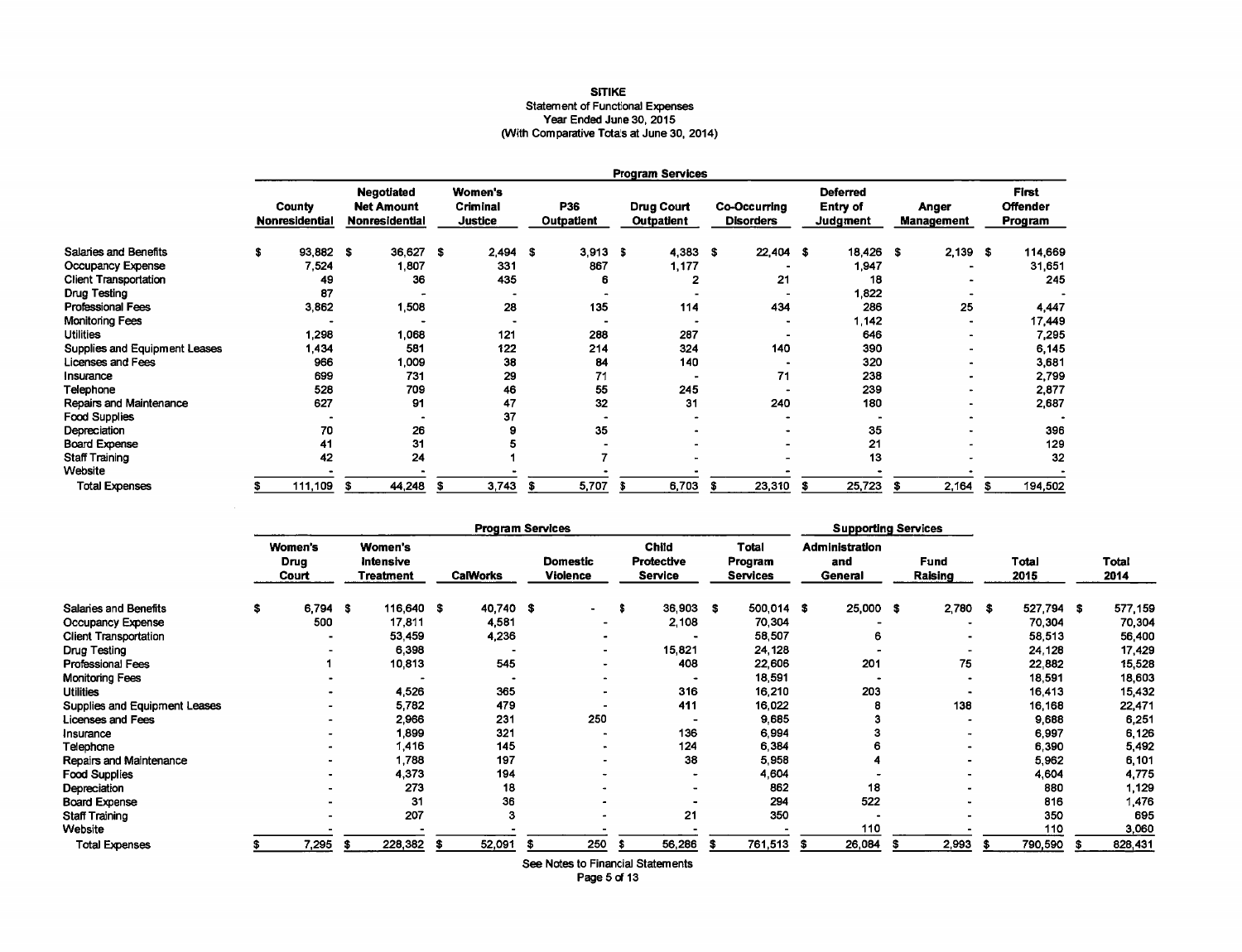**Statement of Cash Flows** 

Year Ended June 30, 2015

(With Comparative Totals at June 30, 2014)

|                                                     | 2015         | 2014            |
|-----------------------------------------------------|--------------|-----------------|
| <b>CASH FLOWS FROM OPERATING ACTIVITIES</b>         |              |                 |
| <b>Change in Net Assets</b>                         | \$<br>38,228 | \$<br>(87, 246) |
| Adjustments to Reconcile Change in Net Assets       |              |                 |
| to Net Cash Provided (Used) by Operating Activities |              |                 |
| <b>Reinvested Interest</b>                          | (252)        | (451)           |
| Depreciation                                        | 880          | 1,129           |
| (Increase) Decrease in Operating Assets             |              |                 |
| <b>Accounts Receivable</b>                          | (10, 625)    | 51,839          |
| <b>Prepaid Expenses and Deposits</b>                | 63           | (576)           |
| Increase (Decrease) in Operating Liabilities        |              |                 |
| <b>Accounts Payable</b>                             | (6,970)      | (52, 146)       |
| <b>Accrued Employee Benefits</b>                    | 782          | (1, 155)        |
| Deferred Service Revenue                            | (16,817)     | 49,967          |
| Net Cash Provided (Used) by Operating Activities    | 5,289        | (38, 639)       |
| <b>NET INCREASE (DECREASE) IN CASH</b>              | 5,289        | (38, 639)       |
| <b>CASH, Beginning of Year</b>                      | 221,973      | 260,612         |
| <b>CASH, End of Year</b>                            | 227,262      | \$<br>221,973   |

See Notes to Financial Statements Page 6 of 13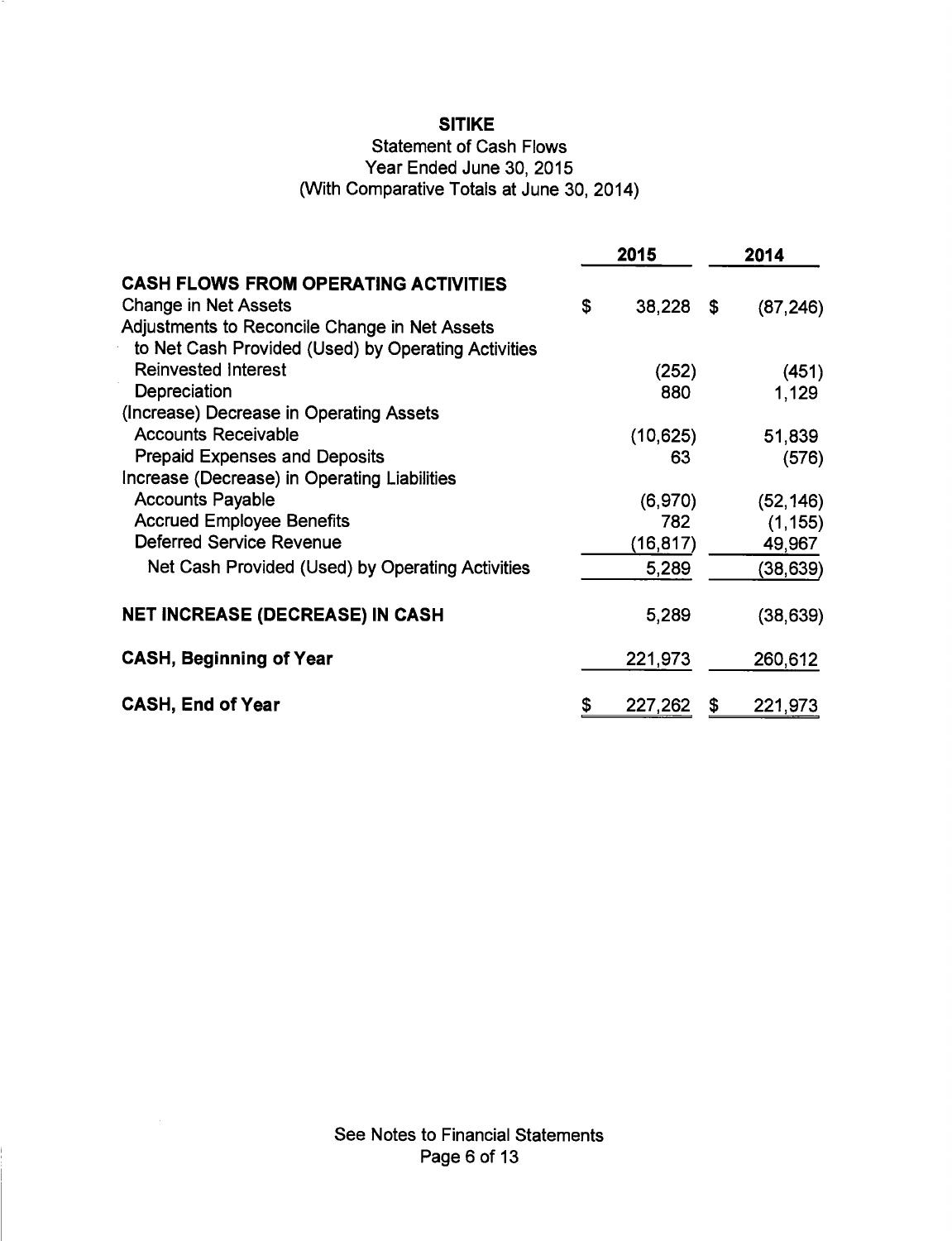### **SITIKF Notes to Financial Statements** June 30, 2015

#### $1<sub>1</sub>$ **Nature of Activities**

Sitike is a California-based nonprofit organization, founded in 1988, that provides outpatient abuse and mental health treatment to adult residents of San Mateo County and the surrounding Bay Area communities. Our mission is to provide community-based counseling and education in a safe and healing environment that embraces the cultural and emotional needs of every client and to help people find hope, resiliency and life-affirming change.

#### $2.$ **Summary of Significant Accounting Policies**

**Basis of Accounting - The financial statements of Sitike have been prepared** on the accrual basis of accounting and accordingly reflect all significant receivables, payables, and other liabilities.

Cash and Cash Equivalents – For the purposes of the Statement of Cash Flows. Sitike considers all highly liquid investments with an initial maturity of three months or less to be cash equivalents.

Accounts Receivable – No allowance for doubtful accounts is considered necessary since the receivables relate primarily to governmental agencies, and all receivables were subsequently collected.

Accounting for Contributions – Sitike reports information about its financial position and activities according to three classes of net assets: unrestricted, temporarily restricted, and permanently restricted. Unrestricted contributions are recognized as an increase in unrestricted net assets when received. Donor restricted contributions are reported as increases in temporarily or permanently restricted net assets, depending on the nature of the donor-imposed restriction. When restrictions are satisfied, either by the passage of time or by accomplishing the purpose, the temporarily restricted net assets are reclassified to unrestricted net assets and reported in the activity statement as net assets released from restrictions. When restrictions are satisfied in the same accounting period that the contribution is received, both the revenue and the related expenses are reported in the unrestricted net asset class. There were no permanently restricted net assets at June 30, 2015.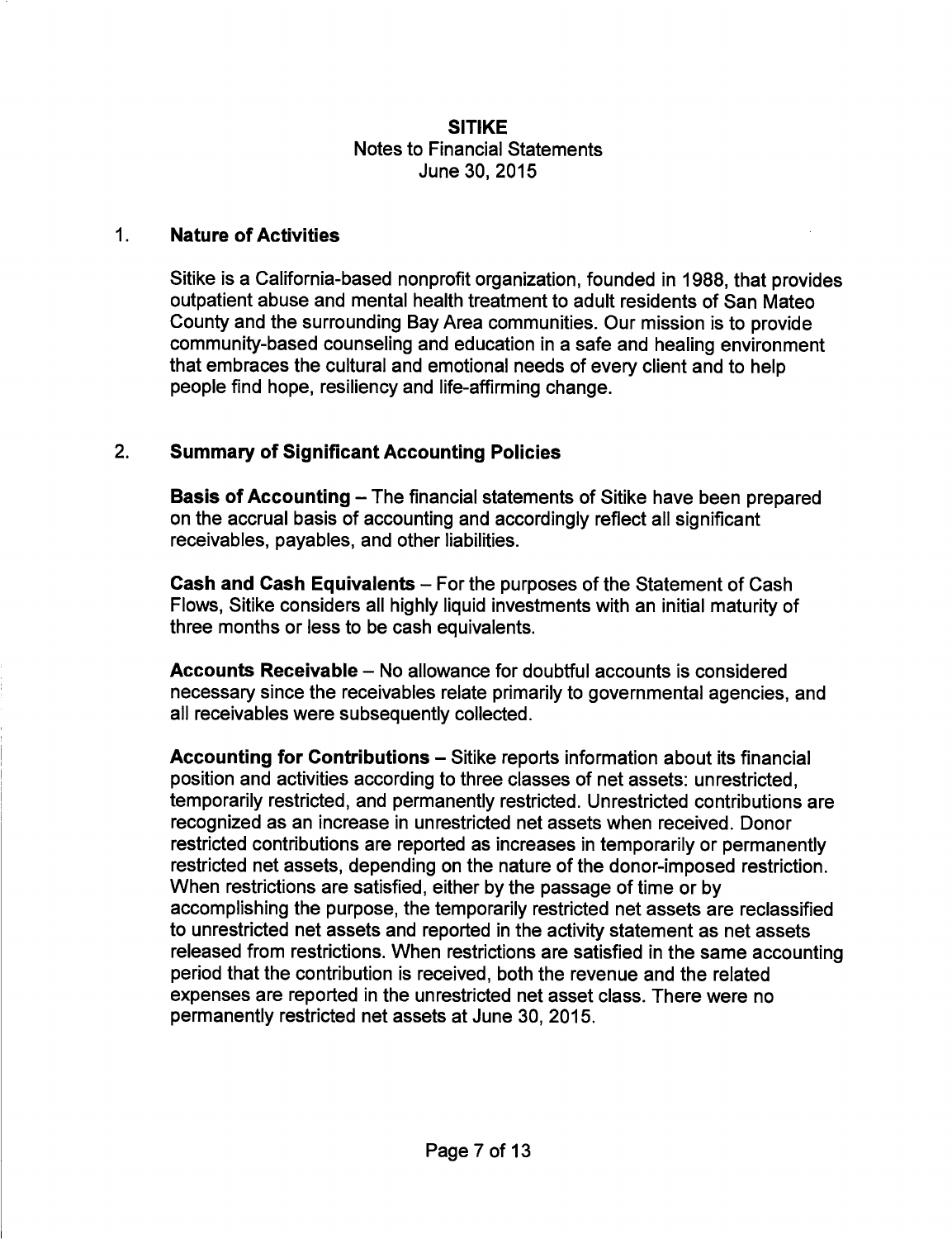#### $2<sub>1</sub>$ **Summary of Significant Accounting Policies (continued)**

Property and Equipment - Acquisitions of property and equipment in excess of \$2,000 are capitalized. Property and equipment are carried at cost, or, if donated, at the approximate fair value at the date of donation. Depreciation is computed using the straight-line method over the estimated useful lives of the related assets.

Contributed Services – Contributions of services are recognized when received if such services (a) create or enhance non-financial assets, (b) require specialized skills, and (c) are provided by individuals possessing those skills, and would typically need to be purchased if not donated. Sitike pays for most services requiring specific expertise.

Donated Property and Equipment – Donations of property and equipment are recorded as support at their estimated fair value at the date of donation. Such donations are reported as unrestricted support unless the donor has restricted the donated asset to a specific purpose. Assets donated with explicit restrictions regarding their use and contributions of cash that must be used to acquire property and equipment are reported as restricted support. Absent donor stipulations regarding how long those donated assets must be maintained. Sitike reports expirations of donor restrictions when the donated or acquired assets are placed in service as instructed by the donor. Sitike reclassifies temporarily restricted net assets to unrestricted net assets at that time.

Fair Value of Financial Instruments – The carrying amounts of cash, accounts receivable, certificate of deposit, prepaid expenses and deposits, accounts payable, accrued expenses, and deferred service revenue, none of which are held for trading purposes, approximate the fair value due to the short-term maturities of those instruments.

Functional Allocation of Expenses – Expenses are charged to programs and supporting services on the basis of periodic time and expense studies as well as estimates made by Sitike's management. General and administrative expenses include those expenses that are not directly identifiable with any other specific function but provide for the overall support and direction of the organization.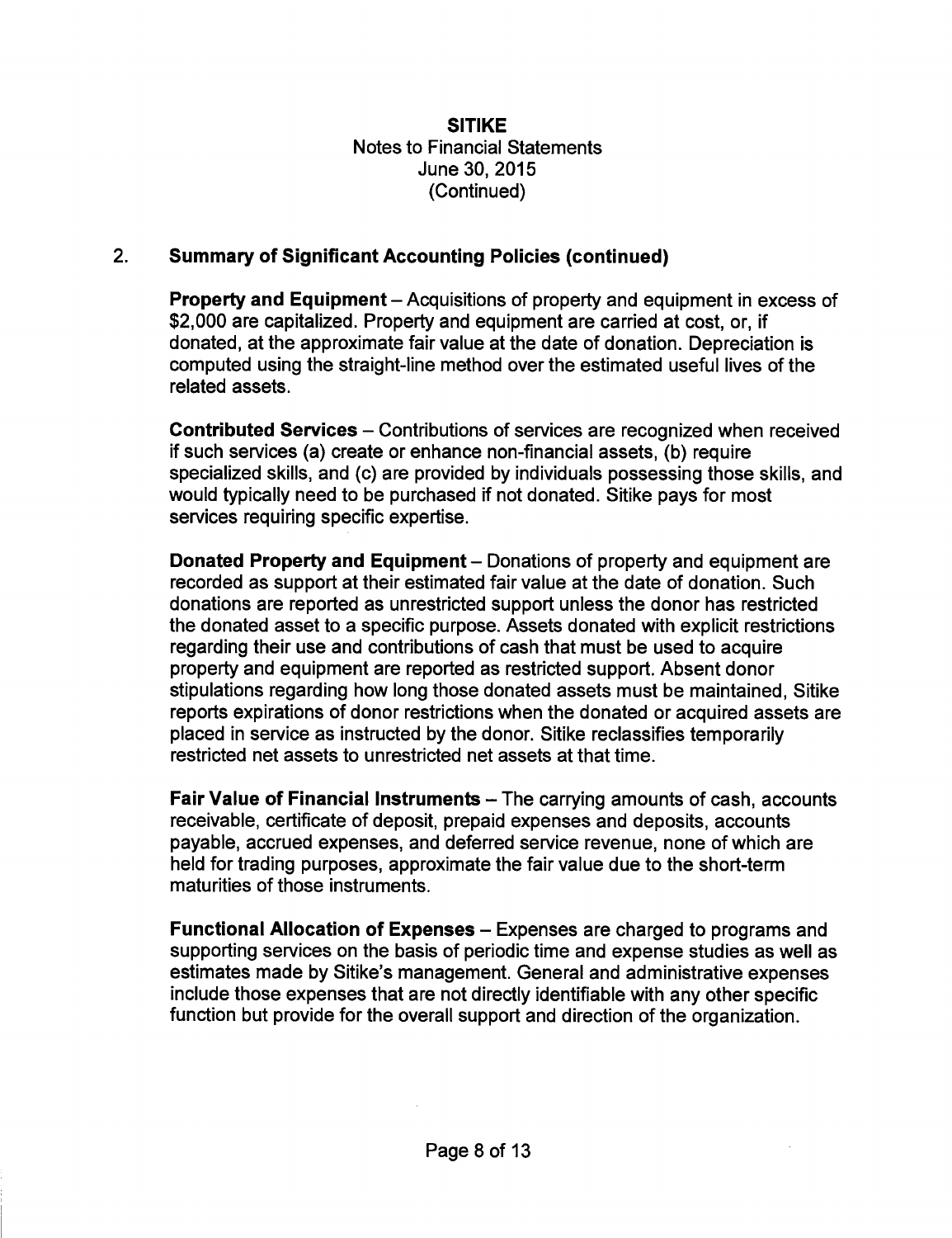#### $2.$ **Summary of Significant Accounting Policies (continued)**

**Estimates** – Management uses estimates and assumptions in preparing financial statements. Those estimates and assumptions affect the reporting amounts of assets and liabilities, the disclosure of contingent assets and liabilities, and the reported revenues, support, and expenses. Actual results could differ from those estimates.

Income Taxes - Sitike is exempt from federal income taxes under Internal Revenue Code Section 501(c)(3) and California Revenue and Taxation Code Section 23701d. In addition, Sitike also qualifies for the charitable contribution deduction under Section 170(b)(1)(A)(vi) and has been classified as an organization other than a private foundation under Section 509(a)(1).

Sitike recognizes the effect of income tax positions only if those positions are more likely than not to be sustained. Sitike does not believe its financial statements include any uncertain tax positions.

Sitike's exempt organization returns are generally subject to examination by federal and state tax authorities for three and four years, respectively, after filing.

**Comparative Totals – The financial statements include certain prior year** summarized comparative information in total but not by net asset class. Such information does not include sufficient detail to constitute a presentation in conformity with generally accepted accounting principles. Accordingly, such information should be read in conjunction with Sitike's financial statements for the year ended June 30, 2014, from which the summarized information was derived.

#### $3.$ **Concentration of Credit Risk**

Sitike maintains cash balances at various financial institutions located in South San Francisco. Accounts at these institutions are insured up to \$250,000. At June 30, 2015, Sitike had no uninsured cash balances.

Contracts with the County of San Mateo accounted for 64% of Sitike's revenues and support for the fiscal year ended June 30, 2015 and 51% of its accounts receivable at June 30, 2015.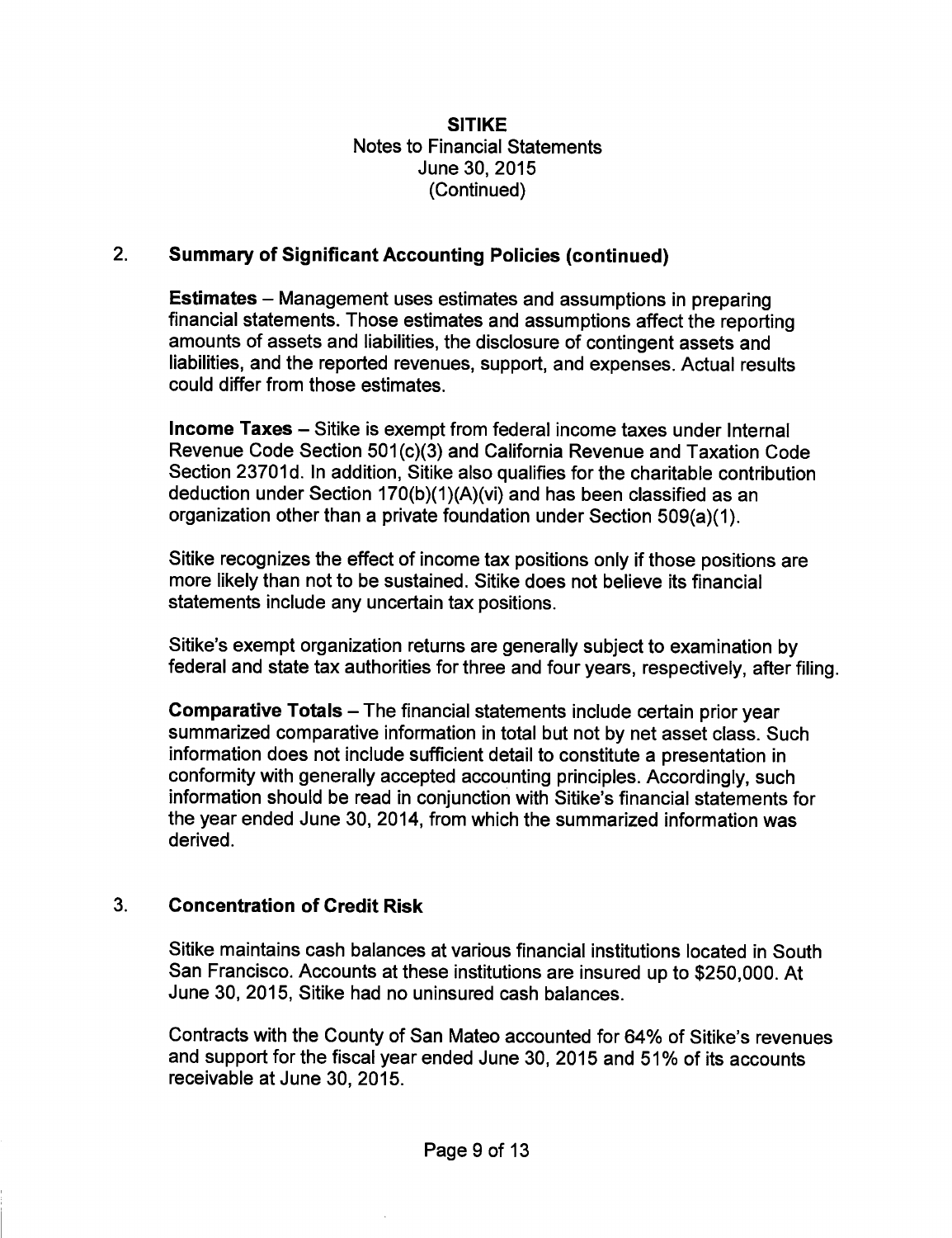#### $4.$ **Certificate of Deposit**

Sterling Bank and Trust, \$100,677, 1 year certificate of deposit, earning interest at 0.25%, matured July 2015. The certificate was renewed at maturity with a new due date of July 2016.

#### 5. **Property and Equipment**

| <b>Furniture and Equipment</b>       | \$53.529   |
|--------------------------------------|------------|
| Leasehold Improvements               | 168,244    |
|                                      | 221,773    |
| <b>Less Accumulated Depreciation</b> | (220, 118) |
| Property and Equipment – Net         | 1.655      |

Depreciation expense for the year ended June 30, 2015 was \$880.

#### $6.$ **Retirement Plan**

Sitike has a 403(b) tax deferred annuity plan that provides retirement benefits to eligible employees. Employees are eligible to participate upon being hired and are permitted to contribute 100% of their compensation up to the maximum permitted by law. No matching contribution was made by Sitike for the year ended June 30, 2015.

#### $7<sub>1</sub>$ **Operating Lease Commitments**

Sitike is obligated under a long-term lease agreement for a copier extending to December 2018. For the year ended June 30, 2015, rent paid under the operating lease was \$4,424. Future minimum lease commitments are as follows:

| Year Ending June 30, |             |
|----------------------|-------------|
| 2016                 | 4,267<br>\$ |
| 2017                 | 4,267       |
| 2018                 | 4,267       |
| 2019                 | 2,134       |
| Total                | \$14,935    |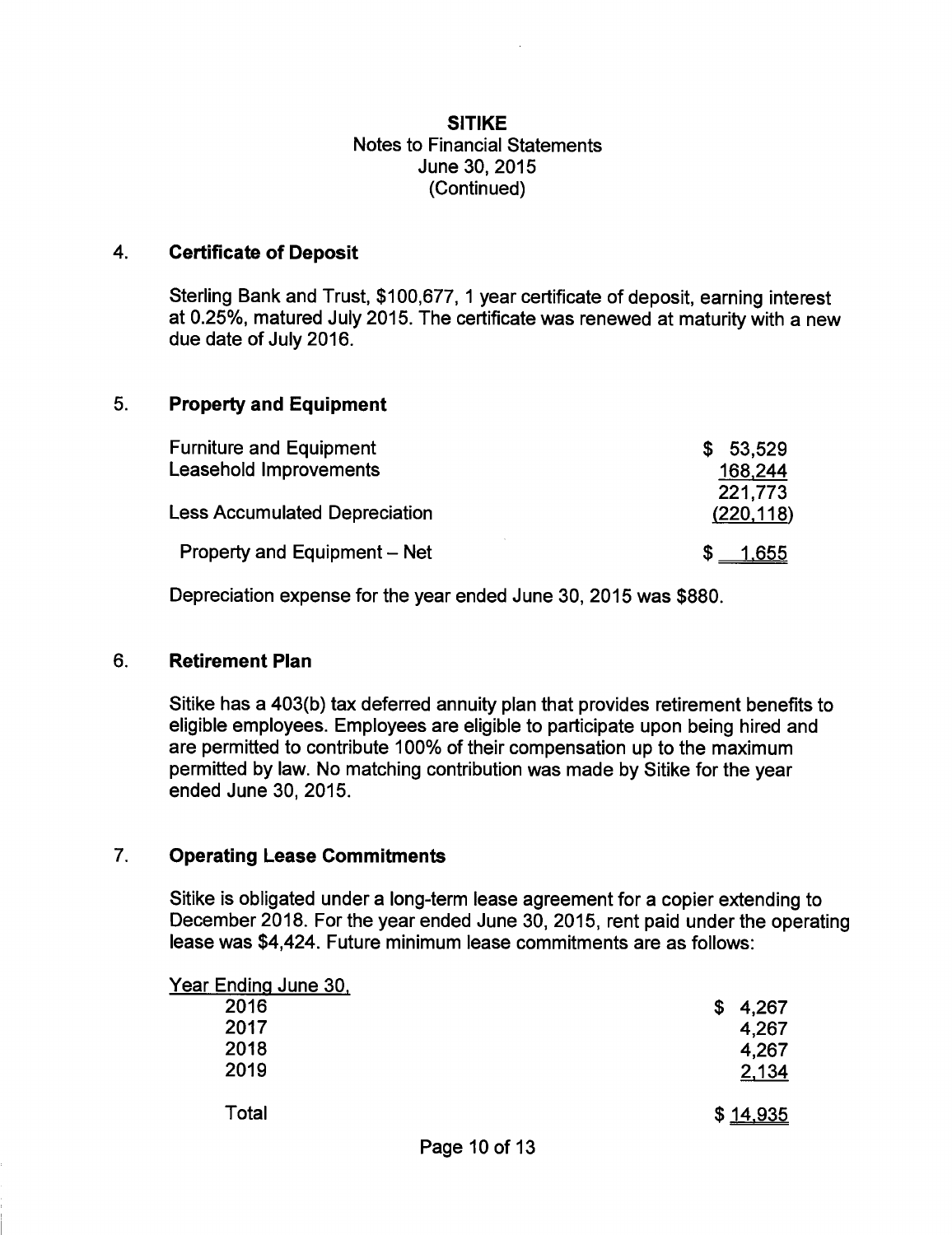#### $7<sub>1</sub>$ **Operating Lease Commitments (continued)**

The lease on the real property is currently on a yearly basis. For the year ended June 30, 2015, rent paid under this lease was \$70,304.

#### 8. **Contingent Liabilities**

Sitike's grants and contracts are subject to inspection and audit by the appropriate governmental funding agencies. The purpose is to determine whether the program funds were used in accordance with their respective guidelines and regulations. The potential exists for disallowance of previously funded program costs. The ultimate liability, if any, which may result from these governmental audits cannot be reasonably estimated and, accordingly, Sitike has no provision for the possible disallowance of program costs on their financial statements.

#### $9<sub>1</sub>$ **Prior Period Adjustment**

During the current year under audit, it was discovered that an unemployment refund of \$12,066 that Sitike was notified of in June 2014 and received in July 2014 had not been accrued as receivable as of June 30, 2014. The net effect on the beginning net asset balance is a reduction of unrestricted net assets in the amount of \$12,066.

#### $10<sub>1</sub>$ **Subsequent Events**

Management has evaluated subsequent events through August 28, 2015, the date which the financial statements were available to be issued, and determined that no reportable subsequent events occurred.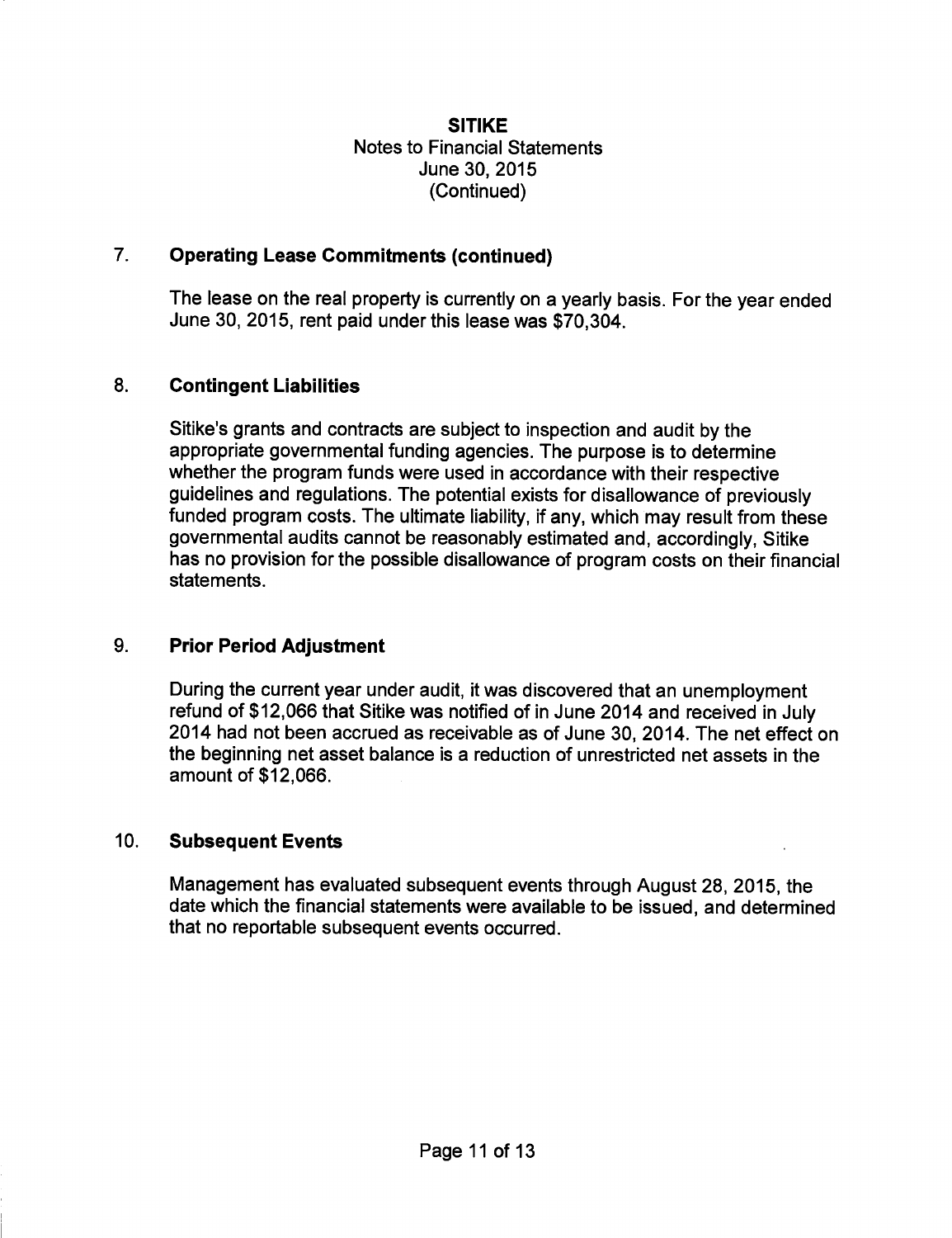

Partners Daniel J. Harrington, CPA Bruce J. Wright, CPA Michael J. Ellingson, CPA Principal Mitchell Richstone, CPA

### INDEPENDENT AUDITOR'S REPORT ON INTERNAL CONTROL OVER FINANCIAL REPORTING AND ON COMPLIANCE AND OTHER MATTERS BASED ON AN AUDIT OF FINANCIAL STATEMENTS PERFORMED IN ACCORDANCE WITH GOVERNMENT AUDITING STANDARDS

To the Board of Directors **Sitike** 

We have audited, in accordance with the auditing standards generally accepted in the United States of America and the standards applicable to financial audits contained in Government Auditing Standards issued by the Comptroller General of the United States, the financial statements of Sitike (a California nonprofit organization), which comprise the Statement of Financial Position as of June 30, 2015, and the related Statements of Activities, Functional Expenses and Cash Flows for the year then ended, and the related notes to the financial statements, and have issued our report thereon dated August 28, 2015.

# Internal Control over Financial Reporting

In planning and performing our audit of the financial statements, we considered Sitike's internal control over financial reporting (internal control) to determine the audit procedures that are appropriate in the circumstances for the purpose of expressing our opinion on the financial statements, but not for the purpose of expressing an opinion on the effectiveness of Sitike's internal control. Accordingly, we do not express an opinion on the effectiveness of the Organization's internal control.

A deficiency in internal control exists when the design or operation of a control does not allow management or employees, in the normal course of performing their assigned functions, to prevent, or detect and correct, misstatements on a timely basis. A material weakness is a deficiency, or a combination of deficiencies, in internal control, such that there is a reasonable possibility that a material misstatement of the entity's financial statements will not be prevented, or detected and corrected on a timely basis. A significant deficiency is a deficiency, or a combination of deficiencies, in internal control that is less severe than a material weakness, yet important enough to merit attention by those charged with governance.

Page 12 of 13